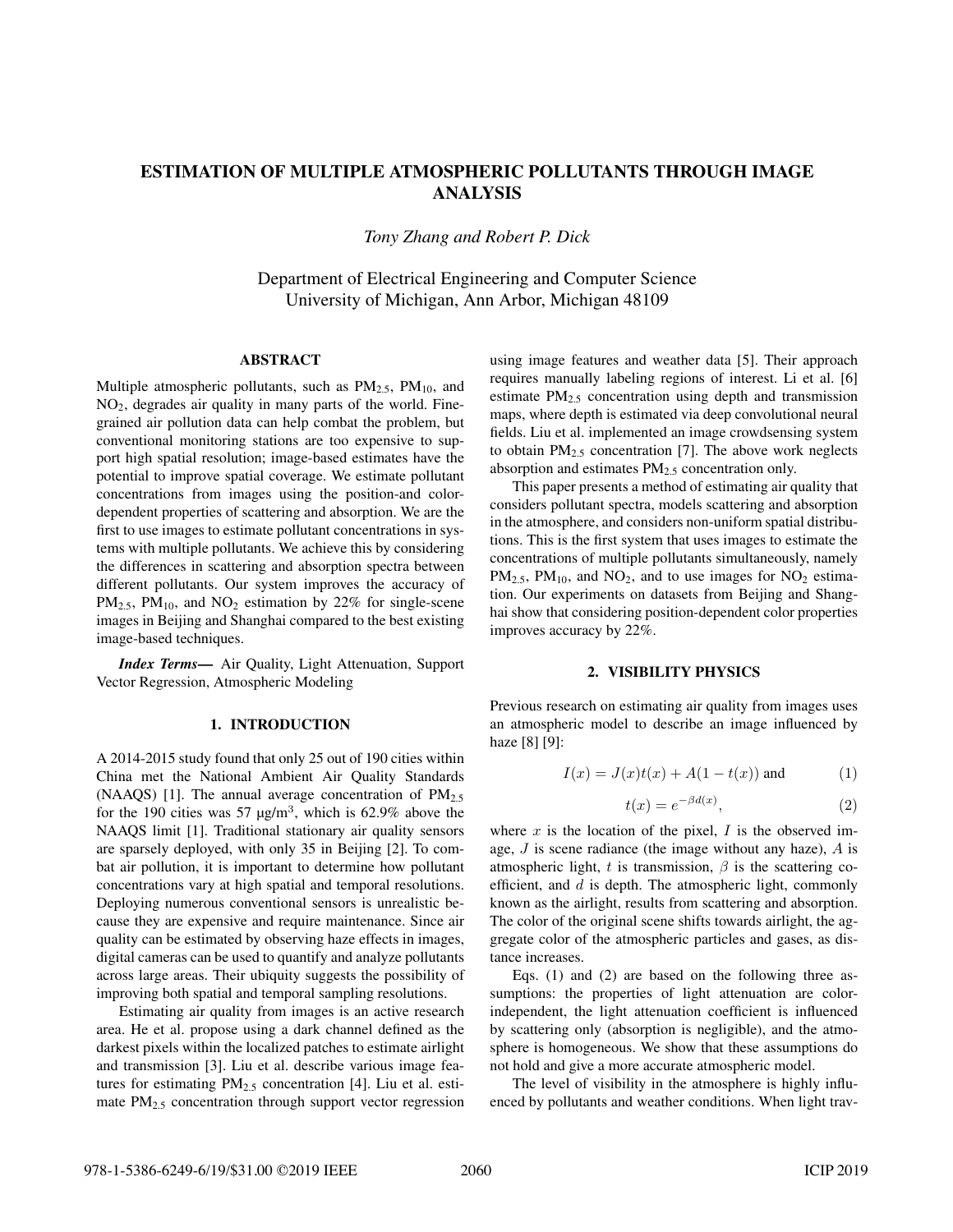els through the atmosphere, it encounters particles and gases that affect its path. Light attenuation is caused by both scattering and absorption. Light scattering by particles is the main cause of reduced visibility, but light absorption by both particles and gases accounts for up to 30% of reduced visibility in urban areas [10] [11] [12].

Scattering and absorption are wavelength-dependent. For components of  $PM_{2.5}$  and  $PM_{10}$  that are smaller than the wavelength of light, relative scattering is inversely proportional to wavelength. In addition, the relative absorptions of  $PM_{2.5}$  and  $PM_{10}$  are inversely proportional to wavelength [13] [14] [15]. Also,  $NO<sub>2</sub>$  absorbs blue light heavily [16].

The atmospheric model in Eq. (1) and (2) demonstrates two mechanisms that influence images: direct attenuation and airlight. The direct attenuation represented by  $J(x)t(x)$ causes the intensity of the pixels to decrease in a multiplicative manner and due to scattering and absorption. The  $t(x)$ term in direct attenuation models both scattering and absorption since the scene radiance  $J(x)$  models neither.

Airlight  $(A(1-t(x)))$  represents aggregate pollutant color of the atmospheric particles and gases due to scattering and absorption. The effect of the airlight on the light intensities is additive, and the airlight increases as more light get scattered due to particles. Since the airlight implicitly accounts for absorption,  $t(x)$  only accounts for scattering.

We extend the atmospheric model from Eqs. (1) and (2) to account for both scattering and absorption, as follows:

$$
I_c(x) = J_c(x)t_{1_c}(x) + A_c(1 - t_{2_c}(x)),
$$
 (3)

$$
t_{1_c}(x) = e^{-(\beta_{sc} + \beta_{ac})d(x)}, \text{ and} \tag{4}
$$

$$
t_{2_c}(x) = e^{-\beta_{s_c}d(x)}.
$$
 (5)

Eq. (3) incorporates transmission as a function of both scattering and absorption  $(t_1)$ , and transmission as a function of only scattering ( $t_2$ ). In Eqs. (4) and (5),  $\beta_s$  is the scattering coefficient and  $\beta_a$  is the absorption coefficient. Additionally, every variable represents color-dependent light attenuation through a subscript c. Wavelength-dependent light attenuation is associated with RGB color channels.

The atmosphere model used in prior work also assumes that the attenuation coefficient  $(\beta)$  is constant for an entire image. In realistic conditions, the density of particles and gases changes as a function of position and altitude, leading to a non-uniform light attenuation coefficient [17] [18]. We explicitly consider this effect.

# 3. METHODOLOGY

Our technique consists of two main steps: obtaining the transmissivities of scattering and absorption for all three color channels based on Eqs. (3) to (5), and obtaining predicted concentrations for  $PM_{2.5}$ ,  $PM_{10}$ , and  $NO_2$  based on the tranmissivities from the prior step.

| <b>Algorithm 1: Gradient Descent</b>                                          |                                                                                      |  |  |  |  |
|-------------------------------------------------------------------------------|--------------------------------------------------------------------------------------|--|--|--|--|
| <b>Input:</b> $I(x)$ , $J(x)$ , $d(x)$ , A, height, width                     |                                                                                      |  |  |  |  |
|                                                                               | <b>Output:</b> $\beta_s$ , $\beta_a$                                                 |  |  |  |  |
| 1 while $ \beta_a - \beta'_a  > \gamma$ or $ \beta_s - \beta'_s  > \sigma$ do |                                                                                      |  |  |  |  |
| $\overline{2}$                                                                | $\beta'_{\alpha} = \beta_{a}, \beta'_{\alpha} = \beta_{s}$                           |  |  |  |  |
| 3                                                                             | $\hat{I}(x) = J(x)e^{-(\beta_s + \beta_a)d(x)} + A(1 - e^{-\beta_s d(x)})$           |  |  |  |  |
| $\overline{\mathbf{4}}$                                                       | $\epsilon(x) = (\tilde{I}(x) - I(x)) /$ (height $\times$ width)                      |  |  |  |  |
| 5                                                                             | $C(x) = \frac{1}{2} \times (\hat{I}(x) - I(x))^2$                                    |  |  |  |  |
| 6                                                                             | $\frac{dC(x)}{d\beta_a} = \epsilon(x)d(x)e^{-\beta_s d(x)}(A-J(x)e^{-\beta_a d(x)})$ |  |  |  |  |
| 7                                                                             | $\frac{dC(x)}{d\beta} = -\epsilon(x)d(x)J(x)e^{-(\beta_s+\beta_a)d(x)}$              |  |  |  |  |
| 8                                                                             | $\beta_s = \beta_s - \alpha \times \sum_r \frac{dC(x)}{d\beta}$                      |  |  |  |  |
| 9                                                                             | $\beta_a = \beta_a - \alpha \times \sum_x \frac{dC(x)}{d\beta}$                      |  |  |  |  |
| end<br>10                                                                     |                                                                                      |  |  |  |  |

### 3.1. Obtaining Transmissivities

We used the atmospheric model described in Eq. (3) to (5) to obtain  $\beta_{s_c}$  and  $\beta_{a_c}$  for all colors (*c*).  $I(x)$  is the input image. Using the webcam image dataset and ground truth pollutants, we obtain  $J(x)$  by collecting the images with the lowest  $PM_{10}$ concentrations and taking the mean of their color intensities so  $J(x)$  contains as little air pollution as possible (typically about 5% of the maximum). The depth map is obtained by running a convolutional neural network by Li et al. [19] on  $J(x)$ . The airlight is estimated using the technique in Berman et al. [20]. Afterward, the only unknown variables in Eq. (3) are  $\beta_{s_c}$  and  $\beta_{a_c}$ .

We use gradient descent to find  $\beta_s$  and  $\beta_a$  by minimizing the cost function  $C(x) = \frac{1}{2}(\hat{I}(x) - I(x))^2$ , where  $\hat{I}(x)$  is the predicted image calculated in Eq. (3) and  $I(x)$  is the actual image. The gradient descent algorithm is shown in Algorithm 1. To improve convergence, the algorithm keeps track of the last ten calculated  $\beta_{s_c}$  and  $\beta_{a_c}$  values. If the past beta values are stable, the step size (i.e., learning rate or  $\alpha$ ) decreases in lines 8 and 9.

In the experimental setup, we split an image into an  $n \times n$ grid and obtain  $\beta_{s_c}$  and  $\beta_{a_c}$  for each of the  $n^2$  grid elements using gradient descent. Increasing the number of grid elements to obtain additional light attenuation coefficients ( $\beta_{s_c}$ and  $\beta_{a_c}$ ) increases estimation accuracy. This suggests that the per-element transmissions are more accurate than the global aggregate transmission. If that is the case, it is possible to use variance in per-element transmissions to estimate the actual variance in transmissions. Table 1 shows the standard deviation in light attenuation over all grid elements in the image, which increases as  $n$  increases.

#### 3.2. Estimation of Pollutant Concentrations

After all coefficients  $\beta_{s_c}$  and  $\beta_{a_c}$  are extracted from each image, we determine their relationships with pollutant concen-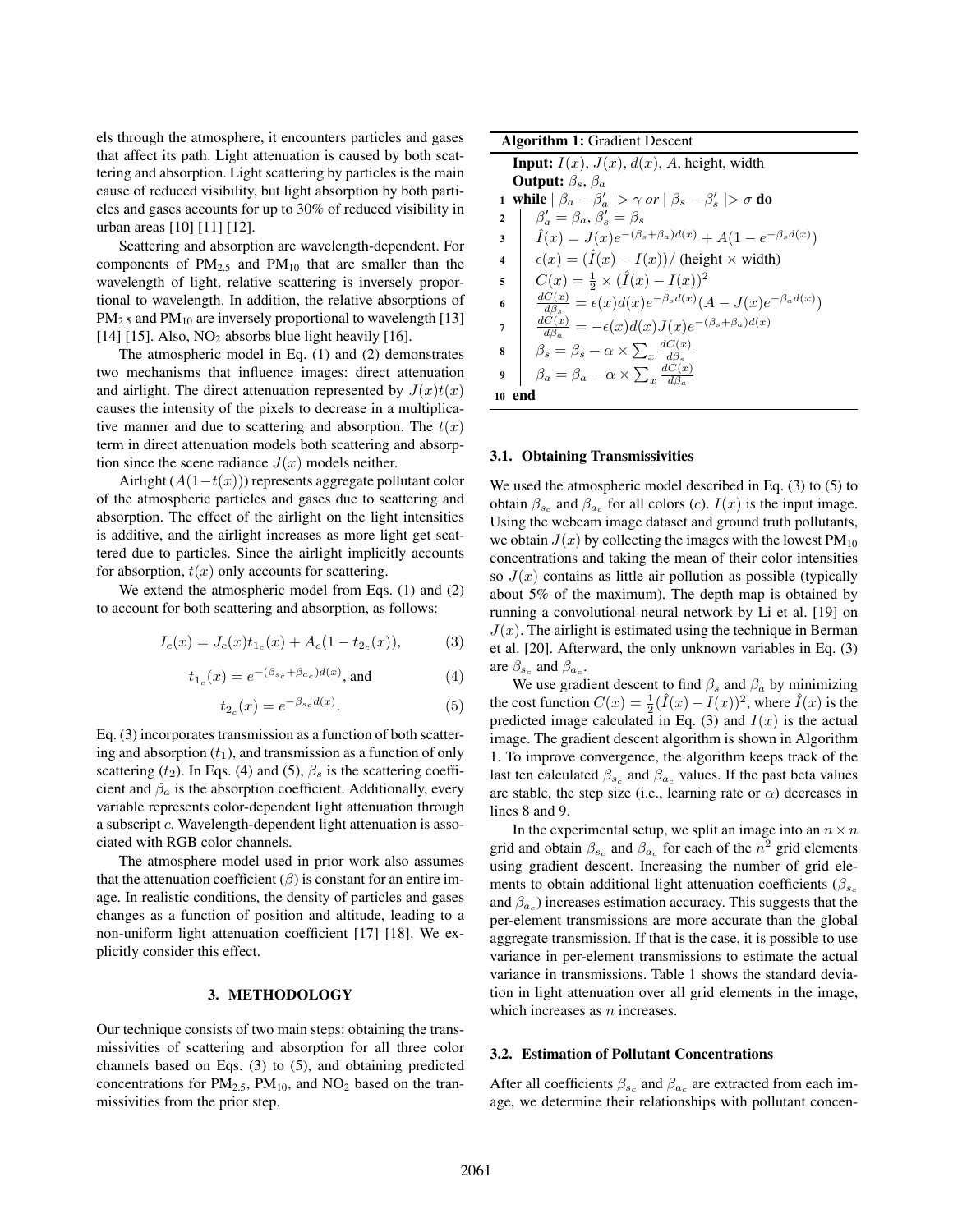Table 1. Standard Deviation of Light Attenuation with Resolution

|              | Beijing       |                 |               | Shanghai        |                                   |               |
|--------------|---------------|-----------------|---------------|-----------------|-----------------------------------|---------------|
|              | $\beta_{s_h}$ | $\beta_{s_{a}}$ | $\beta_{s_r}$ | $\beta_{s_{b}}$ | $\beta_{s_{\textit{\textbf{q}}}}$ | $\beta_{s_r}$ |
| $2\times2$   | 0.29          | 0.37            | 0.45          | 0.17            | 0.16                              | 0.15          |
| $4\times4$   | 0.34          | 0.46            | 0.59          | 0.24            | 0.28                              | 0.30          |
| $6\times 6$  | 0.43          | 0.54            | 0.64          | 0.29            | 0.31                              | 0.33          |
| $8\times8$   | 0.45          | 0.58            | 0.66          | 0.33            | 0.35                              | 0.36          |
| $10\times10$ | 0.49          | 0.63            | 0.71          | 0.34            | 0.36                              | 0.37          |

trations using support vector regression. Since  $PM_{2.5}$ ,  $PM_{10}$ , and NO<sub>2</sub> have different color-dependent properties for scattering and absorption, it is possible to predict all the pollutants from a single image. Given a dataset  $\{(x_1, y_1), ..., (x, y)\}\)$ , we find a regression function  $f(x) = w \times \phi(x) + b$  that solves the following optimization problem:

minimize 
$$
\frac{1}{2} ||w||_2^2 + \frac{1}{\lambda} \sum_{n=1}^m (\xi_i^+ + \xi_i^-)
$$
  
\nsubject to  $f(x_i) - y_i \le \epsilon + \xi_i^+$ ,  
\n $y_i - f(x_i) \le \epsilon + \xi_i^-$ , and  
\n $\xi_i^+ \ge 0, \xi_i^- \ge 0, \ i = 1, ..., m$ .

This formulation uses  $l_2$  regularization in the case of nonlinearly separable datasets and outliers, where  $\lambda$  is the regularization parameter. A radial basis kernel function is used.

# 4. RESULTS AND DISCUSSION

This section describes data collection, experimental evaluation, and findings.

#### 4.1. Data Collection and Experimental Evaluation

The data consist of single-scene images taken in Beijing and Shanghai and their ground truth pollutant concentrations. The images were taken with the same camera location and angle. The Beijing dataset consists of 328 images taken by Yi Zou in 2014 at the Beijing Television Tower [21]. Since the original dataset had varying image sizes, we resize each image in Beijing to 600 by 800. The Shanghai dataset consists of 1,890 images taken from May to December in 2014 at various times and were captured at the Oriental Pearl Tower [22]. We use the  $PM_{2.5}$ ,  $PM_{10}$ , and  $NO<sub>2</sub>$  data provided by sensor stations within the cities as ground truth [4] [23]. The units for  $PM_{2.5}$ and  $PM_{10}$  are  $\mu$ g/m<sup>3</sup> and for NO<sub>2</sub> are parts per billion (ppb).

The SVR model uses  $6n^2$  features from  $\beta$  values evaluated with two-fold cross validation. The regularization parameter ( $\lambda$ ) value for Beijing is  $\frac{1}{400}$  and for Shanghai is  $\frac{1}{200}$ .



**Fig. 1.** RMSE for absorption and color (Beijing).<sup>1</sup>



Fig. 2. RMSE for absorption and color  $(Shanghai).<sup>1</sup>$ 

The two evaluation metrics used are the  $R^2$  coefficient of determination and the root mean squared error (RMSE) between the estimated and ground truth pollutant concentration.

### 4.2. Effect of Absorption and Color Properties

We evaluate the impact of absorption and color-dependent light attenuation. We use the  $6\times 6$  grid size for Beijing and the  $8\times 8$  grid size for Shanghai. When absorption is neglected,  $\beta_{s_c}$  is still determined using gradient descent for all colors  $(c)$  in Eq.  $(1)$  and  $(2)$ . We also consider neglecting colordependent properties and find  $\beta_s$  and  $\beta_a$  using gradient descent on a grayscale version of the problem. As shown in Fig. 1 and 2, considering each property generally improves results. Wavelength-dependent scattering and absorption properties can enable analysis of multi-pollutant systems and improve estimation accuracy.

## 4.3. Effect of Grid Resolution

We evaluate the effect of using multiple grid elements to model light attenuation variation. For the Beijing dataset, the optimal grid size for greatest prediction accuracy of  $PM_{2.5}$ 

<sup>&</sup>lt;sup>1</sup>Units: PM<sub>2.5</sub> and PM<sub>10</sub> are in  $\mu$ g/m<sup>3</sup> and NO<sub>2</sub> is in parts per billion.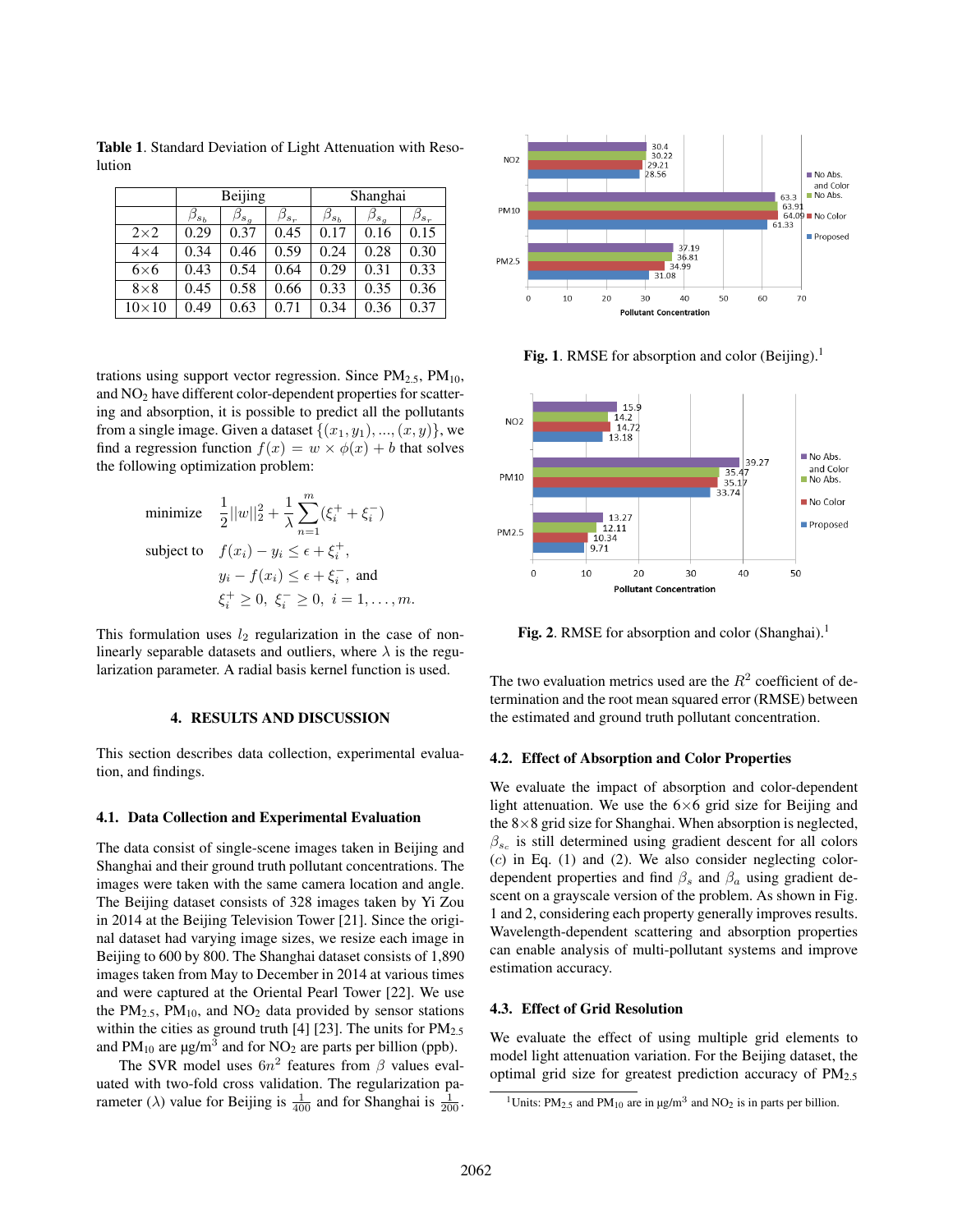

Fig. 3. RMSE for various grid resolutions (Beijing).<sup>1</sup>



Fig. 4. RMSE for various grid resolutions (Shanghai).<sup>1</sup>

and PM<sub>10</sub> is 6×6, and 10×10 leads to the best accuracy for NO<sub>2</sub>, as shown in Fig. 3. The accuracies for the  $8\times8$  and  $10\times10$  grids are worse than that of 6×6 for PM<sub>2.5</sub> and PM<sub>10</sub>. For NO2, the RMSE keeps decreasing as grid size increases to  $10\times10$ , but only slightly from 8×8. For the Shanghai dataset, shown in Fig. 4, the RMSE keeps decreasing as the grid size increases to  $10\times10$ . Obtaining  $\beta$  values for an increasing number of grid elements initially rapidly increases accuracy and then levels off. A simple approach to selecting grid resolution would be to use  $10\times10$  for all pollutants, which always enabled accuracy near that of the optimal resolution.

### 4.4. Discussion

We compare the performance of the proposed approach with the best known existing techniques for estimating air quality via images in Table 2. We use feature selection of coefficients to increase accuracy, eliminating features that increase the root mean square error. We also evaluate our technique with additional weather features, incorporating humidity, temperature, pressure, and wind speed, only available for the Shanghai dataset. For the proposed approach, a grid resolution of  $10 \times 10$  is used, although it would be possible to increase

|  | <b>Table 2.</b> Comparison of Results with Other Research |  |  |  |  |
|--|-----------------------------------------------------------|--|--|--|--|
|--|-----------------------------------------------------------|--|--|--|--|

| Beijing      |             | $PM_{2.5}$                | $PM_{10}$                 | $\overline{NO_2}$ |
|--------------|-------------|---------------------------|---------------------------|-------------------|
|              |             | $(\mu$ g/m <sup>3</sup> ) | $(\mu$ g/m <sup>3</sup> ) | (ppb)             |
| Proposed     | <b>RMSE</b> | 27.53                     | 56.67                     | 24.54             |
|              | $r^2$       | 0.881                     | 0.525                     | 0.393             |
| Liu et al.   | <b>RMSE</b> | 38.28                     | 62.51                     | 25.88             |
|              | $r^2$       | 0.70                      | 0.462                     | 0.328             |
| Li et al.    | <b>RMSE</b> | 50.67                     | 65.19                     | 29.88             |
|              | $r^2$       | 0.563                     | 0.349                     | 0.070             |
| Improvement  | %           | 28.08                     | 9.34                      | 5.18              |
| Shanghai     |             | $PM_{2.5}$                | $PM_{10}$                 | NO <sub>2</sub>   |
| Proposed     | <b>RMSE</b> | 8.68                      | 28.00                     | 11.67             |
| w.o. Weather | $r^2$       | 0.917                     | 0.779                     | 0.750             |
| Proposed     | <b>RMSE</b> | 8.32                      | 27.18                     | 11.52             |
| w. Weather   | $r^2$       | 0.924                     | 0.794                     | 0.757             |
| Liu et al.   | RMSE        | 13.65                     | 35.46                     | 15.83             |
|              | $r^2$       | 0.76                      | 0.640                     | 0.548             |
| Li et al.    | RMSE        | 25.66                     | 52.94                     | 19.41             |
|              | $r^2$       | 0.260                     | 0.208                     | 0.302             |
| Improvement  | %           | 39.05                     | 23.35                     | 27.23             |

accuracy by tuning grid resolution based on location and pollutant of interest (i.e. these results do not depend on tuning grid resolution). The current approach outperforms Liu et al. [5] and Li et al. [6] by a mean of 22% for all three pollutants. An author of Li et al. [6] indicated that their code is no longer available, so we reimplemented the algorithm described in the paper. A portion of the code from Liu et al. [5] was available, but it was necessary to reimplement other portions.

Various factors influenced prediction accuracy. The distance between the air quality sensors and image sensors is greater than 25 km. All three pollutants may have high spatial and temporal variation so the large distance might introduce error in the ground truth data, i.e., it is possible that the reported error is higher than the actual error.

### 5. CONCLUSION

We show that using color-dependent features of scattering and absorption enables concurrent estimation of multiple pollutants, namely  $PM_{2,5}$ ,  $PM_{10}$ , and  $NO_2$ . In addition, we use the position-dependent properties of light attenuation within images to improve prediction accuracy by accounting for nonuniform pollution distribution.

### 6. ACKNOWLEDGEMENTS

This project was supported, in part, by the National Science Foundation under awards CBET-1240584 and CC-1836230. We would like to acknowledge Qin Lv, Michael Hannigan, and Daven Henze for their advice on this work.